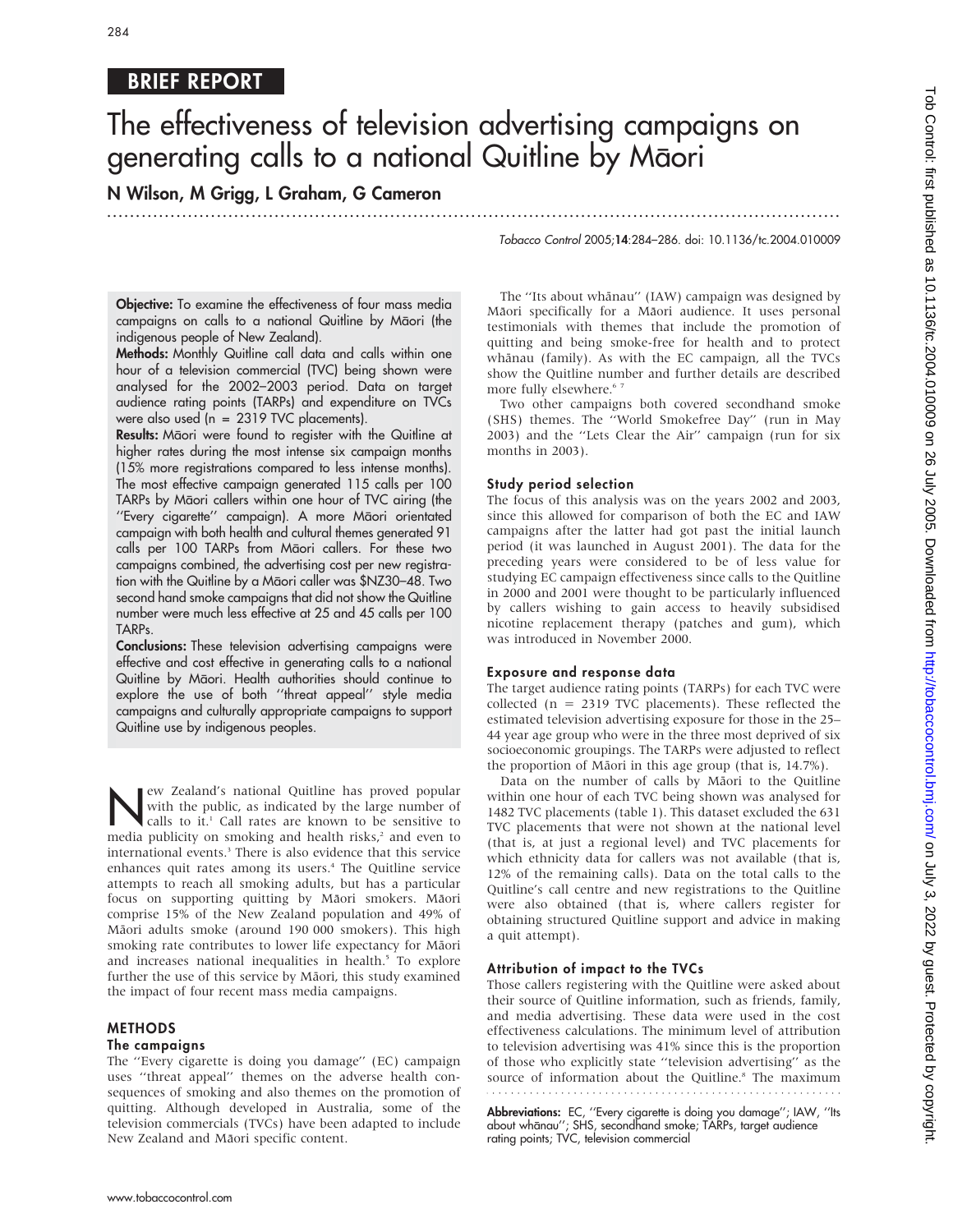| Campaign/TVC                                   | <b>Total TVC</b><br>placements | <b>Total calls</b><br>within 1 hour | Total<br>TARPs* | Calls per 100<br><b>TARPs</b> | Rate ratio<br>$(95%$ CI)       |
|------------------------------------------------|--------------------------------|-------------------------------------|-----------------|-------------------------------|--------------------------------|
| Campaigns that used the Quitline number        |                                |                                     |                 |                               |                                |
| "Every cigarette"                              | 372                            | 383                                 | 333             | 115                           | 1.26 $(1.08 \text{ to } 1.46)$ |
| "Its about whanau" (family)                    | 483                            | 439                                 | 480             | 91                            | Reference                      |
| Campaigns that did not use the Quitline number |                                |                                     |                 |                               |                                |
| "World Smokefree Day"                          | 134                            | 35                                  | 78              | 45                            | 1.79 (1.17 to 2.73)            |
| "Lets Clear the Air"                           | 493                            | 82                                  | 328             | 25                            | Reference                      |

\*Target audience rating points: a measure of estimated exposure of the target audience.

CI, confidence interval.

level was estimated to be 65% and was based on additional attribution to TVCs via indirect means (for example, via assigning 50% of the ''friends and family'' reported source of information to TVCs-as detailed more fully elsewhere<sup>7</sup>). The proportion of campaign expenditure (IAW and EC combined) attributed as being orientated towards a Māori audience was that of the proportion of Māori in the group for which the TVCs were most targeted (that is, 14.7% in the 25–44 year age group). This was a simplistic approach as only 53% of all callers were from this age group and the IAW campaign was also more weighted towards Māori.

## RESULTS

## Monthly call data

The relatively intense six campaign months (that is, those with over 480 TARPs/month) were compared with the other 18 months. In these "intense" months, Māori callers registered with the Quitline at a 15.2% greater rate (866 per month average versus 735 for total registrations).

## Campaign effectiveness

Based on calls to the Quitline within one hour of a TVC airing, the most effective campaign for generating calls by Māori was the EC campaign at 115 calls per 100 TARPs (table 1). It was 1.3 times more effective in generating calls than the IAW campaign at 91 calls per 100 TARPs. While the two campaigns relating to SHS also generated calls to the Quitline, they were much less effective than the other two campaigns.

## Cost effectiveness

Over this two year time period, there were 15 486 new Māori callers registered with the Quitline (21.3% of all new registrations, and an estimated 8.2% of all Māori adult smokers). Also the attributed television advertising expenditure directed at Māori was estimated to be \$NZ304 560. The advertising cost per new registration by a Māori caller was estimated to be \$30 to \$48 (as per the attribution method detailed in the methods section).

## **DISCUSSION**

## Main findings

This study found that television advertising campaigns are successful in generating calls to a national Quitline from indigenous New Zealanders. Effectiveness was highest for those campaigns in which the Quitline number was included in the TVCs, and for the particular campaign that had both ''threat appeal'' and ''calling for help'' components (the EC campaign). Two of the four TVCs in this campaign were modified to include Māori specific aspects, and so these may have contributed to its effectiveness for Māori. Although the more Māori orientated campaign (IAW) was less effective in generating calls than the EC campaign, it is not strictly comparable as it covered a much broader scope of health issues (including smoking in pregnancy and SHS). It also had the broader theme of affirming Māori cultural identity, which has potentially both social and health benefits.

These findings are consistent with other data indicating that the IAW campaign was regarded favourably by a Māori audience, $910$  and with data on Quitline usage for the non-Māori and Pacific peoples in New Zealand.7

The cost effectiveness data suggests that expenditure on television advertising smoking cessation campaigns is a good use of public health sector expenditure. Even so, this effectiveness could be greatly enhanced if tobacco control in New Zealand was further strengthened (for example, by raising tobacco taxes).

## Study limitations

This study compared campaigns which had somewhat different objectives. Two campaigns consistently used the Quitline number in all TVCs while the two SHS campaigns did not include the number and did not have Quitline calls as an objective at all. Another difference between the campaigns was that the EC campaign had been running for over two years longer than the IAW campaign (albeit with some variation in the TVCs used).

During some of the year 2003, both the EC and IAW campaign TVCs were placed in time slots outside of Quitline opening hours as part of ''general awareness raising'' rather than to generate Quitline calls. This was to reduce the risk of the Quitline capacity being overloaded, to support and remind people undertaking quit attempts, and to support those who may choose to quit without the Quitline assistance. However, the probable outcome of this approach is that the results for calls per TARPs reported here are likely to be underestimates, relative to the use of other TVC placement strategies focused entirely on attracting Quitline calls. Even so, some of these calls to the Quitline may also be motivated by factors additional to the content of the TVCs for example, access to the vouchers for heavily subsidised nicotine replacement therapy that are provided by the Quitline. Other more minor limitations with this study are detailed more fully elsewhere.<sup>7</sup>

## What this paper adds

This study examined the impact of four television advertising campaigns on calls to a national Quitline service by Maori (New Zealand's indigenous population). The two campaigns with a Quitline telephone number were effective and cost effective in generating calls (particularly the one with the threat appeal messages). Health authorities should continue to support and further develop such campaigns and Quitline services to protect the health of indigenous peoples and reduce health inequalities.